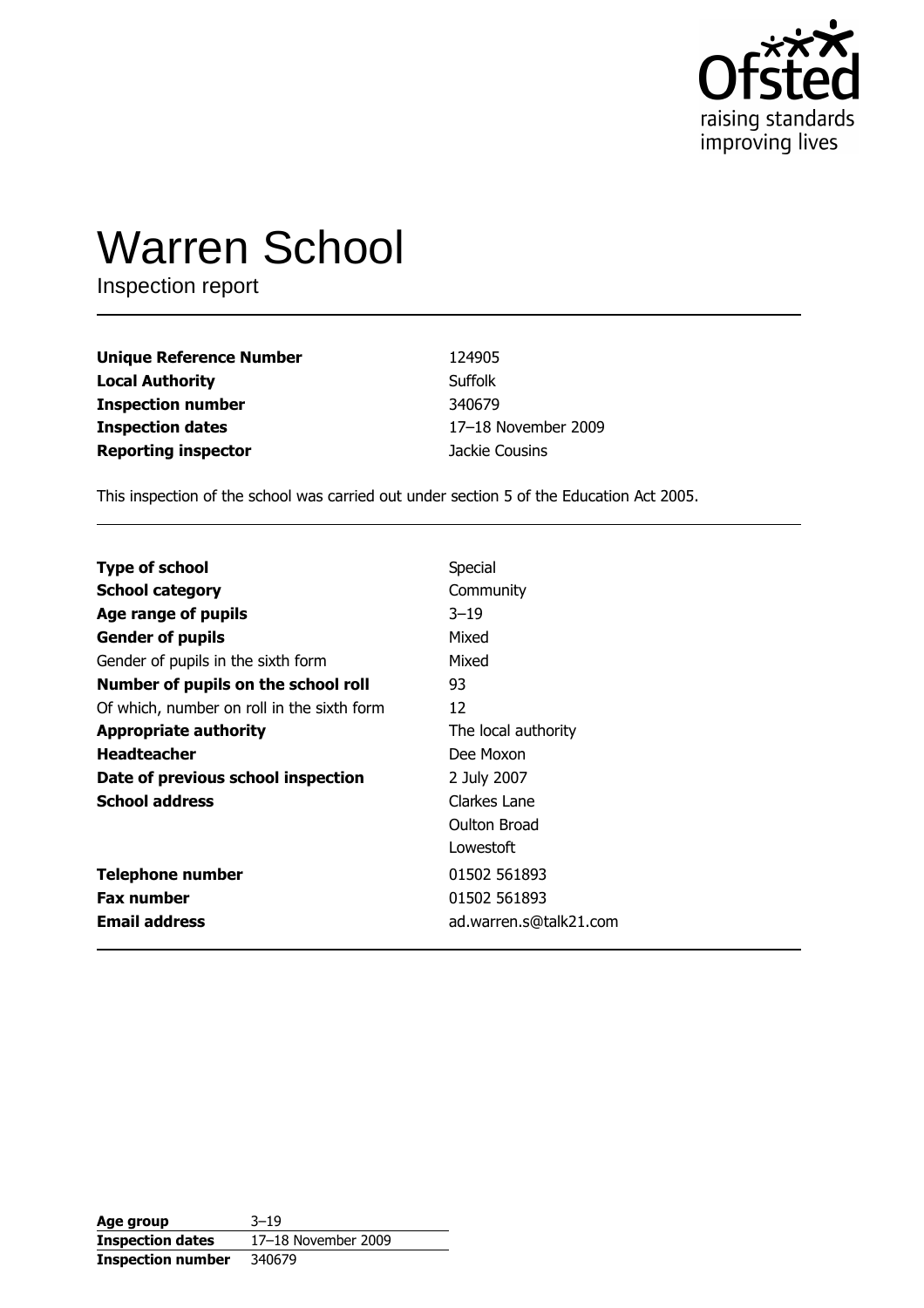The Office for Standards in Education, Children's Services and Skills (Ofsted) regulates and inspects to achieve excellence in the care of children and young people, and in education and skills for learners of all ages. It regulates and inspects childcare and children's social care, and inspects the Children and Family Court Advisory Support Service (Cafcass), schools, colleges, initial teacher training, work-based learning and skills training, adult and community learning, and education and training in prisons and other secure establishments. It rates council children's services, and inspects services for looked after children, safequarding and child protection.

Further copies of this report are obtainable from the school. Under the Education Act 2005, the school must provide a copy of this report free of charge to certain categories of people. A charge not exceeding the full cost of reproduction may be made for any other copies supplied.

If you would like a copy of this document in a different format, such as large print or Braille, please telephone 08456 404045, or email enquiries@ofsted.gov.uk.

You may copy all or parts of this document for non-commercial educational purposes, as long as you give details of the source and date of publication and do not alter the documentation in any way.

Royal Exchange Buildings St Ann's Square Manchester M2 7LA T: 08456 404045 Textphone: 0161 618 8524 E: enquiries@ofsted.gov.uk W: www.ofsted.gov.uk © Crown copyright 2009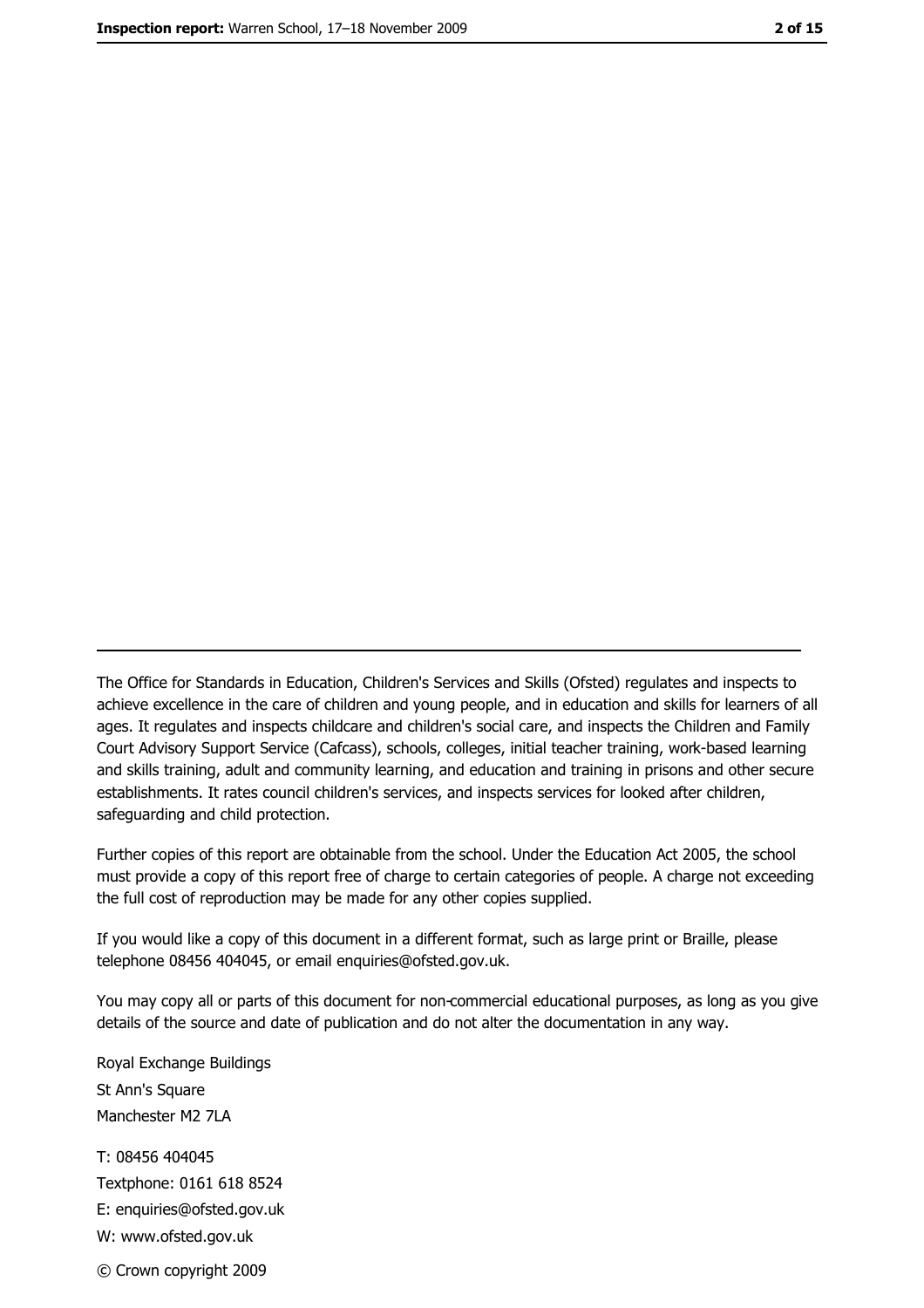# **Introduction**

This inspection was carried out by three additional inspectors. The inspectors visited 14 lessons, and held meetings with the headteacher, governors, health care workers, senior leadership team, middle leaders and staff. They talked to a group of pupils and parents. The inspectors observed the school's work, and looked at some documentation including the safeguarding policy, risk assessments and accident records. The school development plan was studied in detail. An analysis was made of school data on pupils' progress, and inspectors looked at pupils' work in books and on display. A scrutiny of 52 parent questionnaires was carried out.

The inspection team reviewed many aspects of the school's work. It looked in detail at the following:

- how consistently pupils in the Early Years Foundation Stage progress in  $\blacksquare$ communication and personal, social and emotional development
- how effectively leaders monitor the progress and attainment of girls in key areas of  $\blacksquare$ learning, including information and communication technology (ICT)
- how well the accreditation system been developed in the sixth form  $\blacksquare$
- how the school uses feedback to pupils to increase their rate of progress  $\blacksquare$
- how the school's leaders are working to develop pupils' understanding of the United  $\blacksquare$ Kingdom's multicultural community, especially through music.

# **Information about the school**

Warren School is a special school for pupils with severe learning difficulties, and a considerable proportion have profound and multiple learning difficulties or autistic spectrum disorder. All pupils have a statement of special educational needs. Most pupils are from White British backgrounds and none are at early stages of learning English as an additional language. The school gained Sportsmark and Activemark awards in 2008. A new headteacher took up post at the beginning of this term.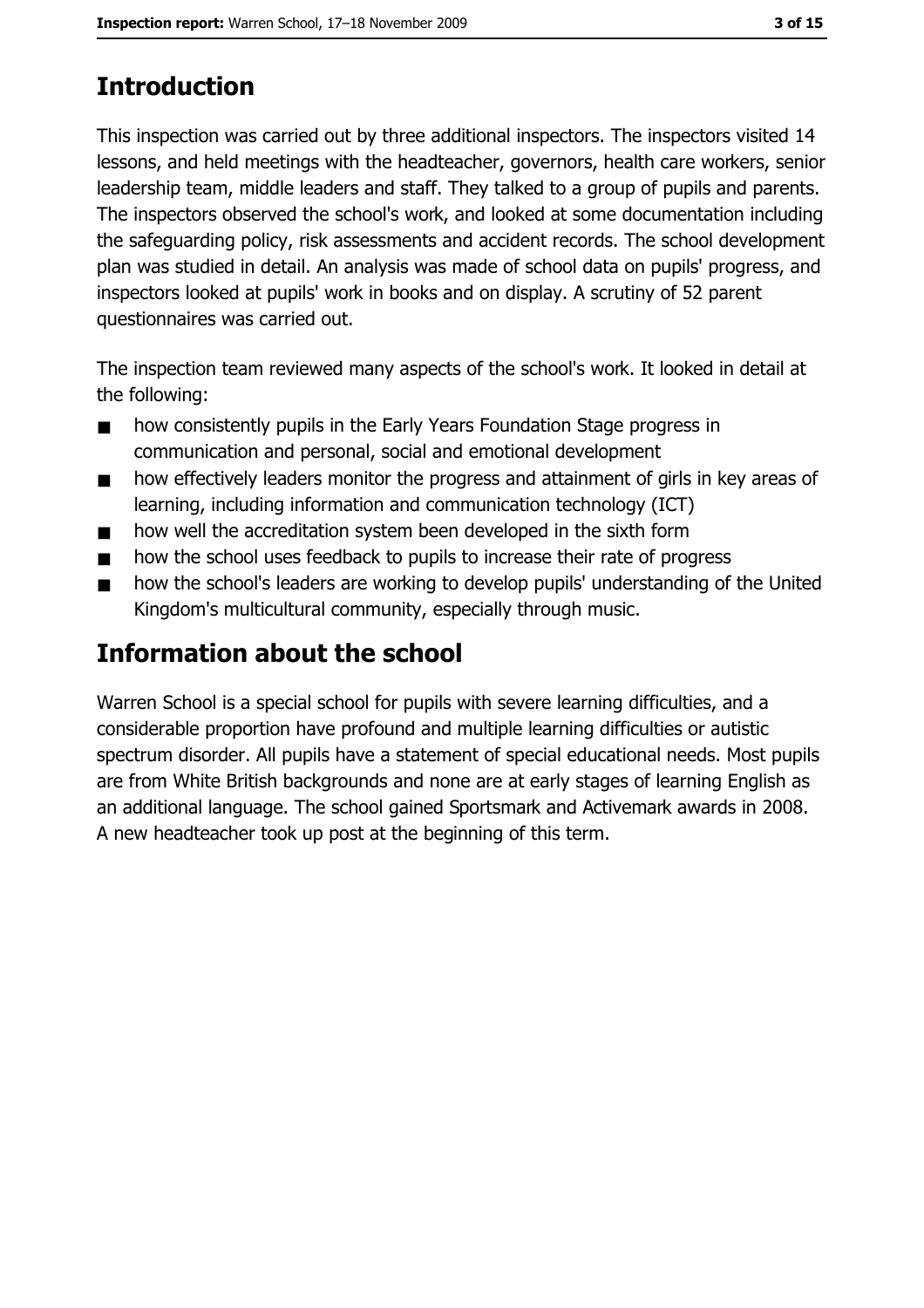# **Inspection judgements**

## Overall effectiveness: how good is the school?

#### The school's capacity for sustained improvement

## **Main findings**

Warren School is a good place to learn and it has some considerable strengths. One of these is the good partnership with parents, which helps pupils to settle swiftly into school life whether they join the Reception or any other year group. Virtually all parents who returned a questionnaire were very positive about how their child enjoys being at the school. One parent summed up their thoughts by saying: 'Since my child joined Warren in 2007, he has made great progress and has become a lot more independent. Overall I am very pleased with the school.' Parents strongly agreed that their child is kept safe in school. This is because staff care for pupils diligently. In response, pupils behave well and are thoughtful to others. All pupils said they have someone in school they could talk to if they had a concern or a worry.

The school's leadership gives high priority to assessing pupils' needs carefully. This, together with good teaching, ensures that pupils progress well. Staff use a range of teaching methods and pupils learn through a wide variety of approaches. Assessment information is used well. Occasionally, learning objectives are rather broad and so pupils do not know what skills or outcomes the staff are expecting from them in each lesson. Pupils receive positive feedback from staff but they do not regularly discuss personal targets in lessons so pupils know what strategies they can use to meet them and improve. By Year 11 most pupils gain accredited qualifications, though few pupils gain qualifications in ICT despite some being able to create posters successfully adding images and texts.

A good leadership team is effectively driving improvements. The headteacher's leadership is highly committed and inspires others to be ambitious about what the school can achieve. Considerable improvements since the last inspection include the use of a high quality tracking system from Years 1 to 14 in all areas of learning. In contrast, children's progress in the Reception class is not tracked in detail. Self-evaluation is used successfully by senior leaders and governors and so the school is in a good position to improve in the future. Nevertheless, the role of middle leaders is not fully developed and they are not always productively involved in monitoring pupils' progress. As a result, they do not have a deep understanding of which group or individuals have made expected or better progress or record the strategies in detail which could be used to support those making slower progress. The school's leadership treats all pupils as individuals. This ensures that pupils from all backgrounds and abilities are involved successfully in learning.

## What does the school need to do to improve further?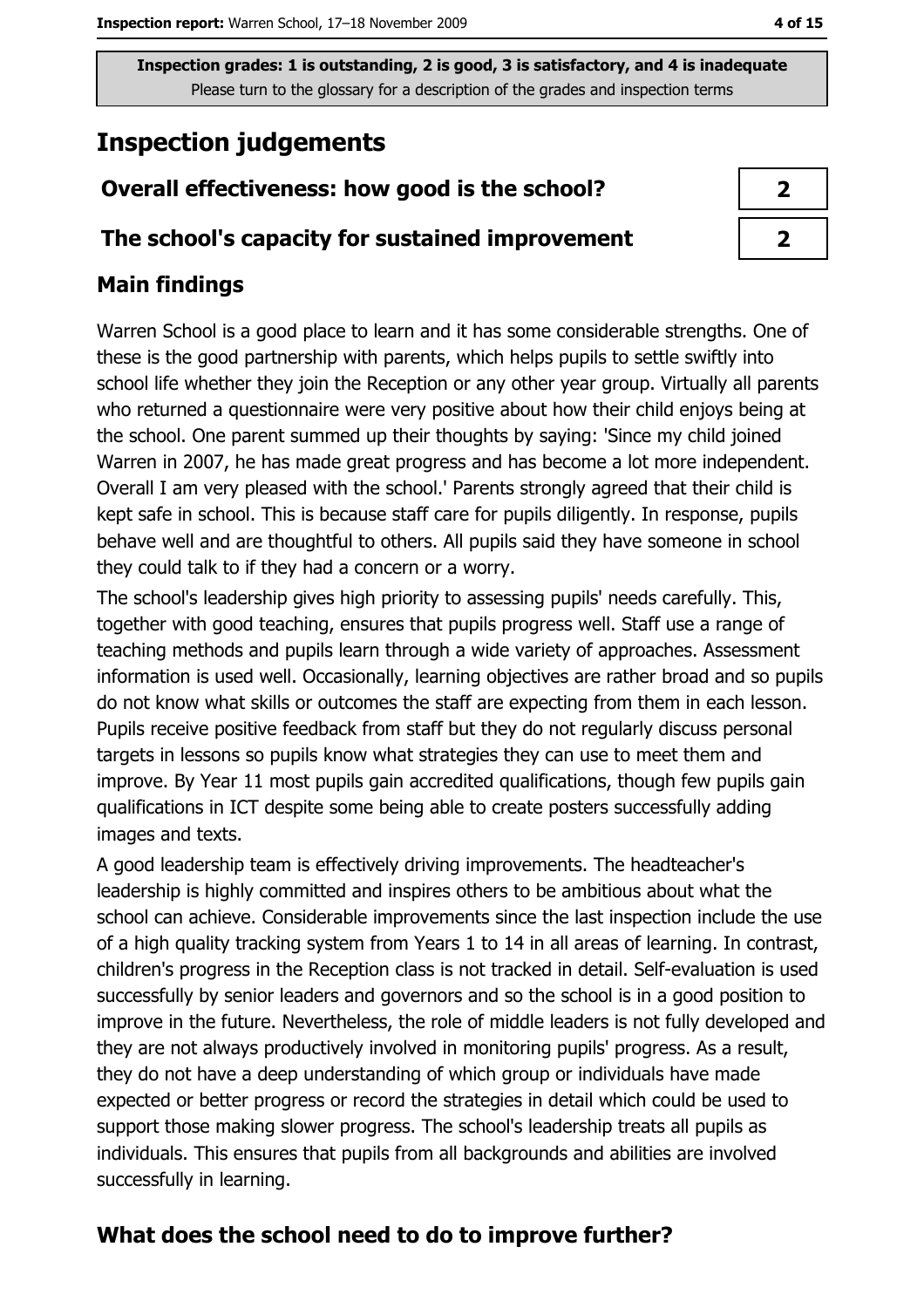- Develop pupils' progress and achievement by:
	- introducting rigorous termly tracking in the Reception class
	- giving those in Years 11 to 14 the opportunity to gain accredited qualifications in ICT
- Improve the quality of teaching by ensuring all lessons contain:  $\blacksquare$ 
	- well explained learning objectives which lay out specifically what skills and outcomes the teacher is looking for
	- good quality discussion about pupils' targets which will ensure they know what they have done well and can do to improve their work.
- Enhance the role of middle leaders by making sure that they:
	- monitor the progress made by different groups of pupils in detail
	- celebrate more formally those pupils who have made expected or better progress
	- always record the strategies which will be used to support those progressing less quickly.

#### **Outcomes for individuals and groups of pupils**

Achievement is good. Over the last three years, nine out of 10 of pupils made at least expected progress and almost half made above average progress in key areas of learning. The use of a rigorous tracking system is helping the school to analyse carefully the progress of different groups of pupils. For example, girls' progress is a little greater than boys' but they both achieve well. Pupils with profound and multiple learning difficulties make good progress. Last year, all of these pupils made expected progress and over one-third made above average progress. Pupils from minority ethnic groups are provided for successfully and so they achieve well. Between 2008 and 2009, pupils in Years 7 to 9 made really good progress with nearly all pupils making expected gains in their learning and half making better than expected progress. Those pupils with autistic spectrum disorder achieve as well as others.

Pupils' self-esteem is high because the school works productively to increase their confidence. Pupils form very effective relationships with adults because staff give them positive comments wherever possible. They contribute to the community well. For example, pupils successfully joined a local discussion group to consider how after-school provision could be improved. Pupils learn effectively to value everyone wherever they come from. Pupils' moral development is good and they have an effective understanding of what is right and wrong. They take on safe ways of working together well. This is due to careful quidance from staff. For example, they learn how to handle design and technology equipment maturely. They have positive attitudes to learning and concentrate efficiently in lessons. Pupils enjoy school and say they really like the physical, art and music activities. For instance, they clearly enjoyed composing a musical piece about a stormy sea due to the good use of percussion instruments and specialist tuition. Pupils adopt healthy lifestyles well. A high proportion of pupils take part in

 $\overline{2}$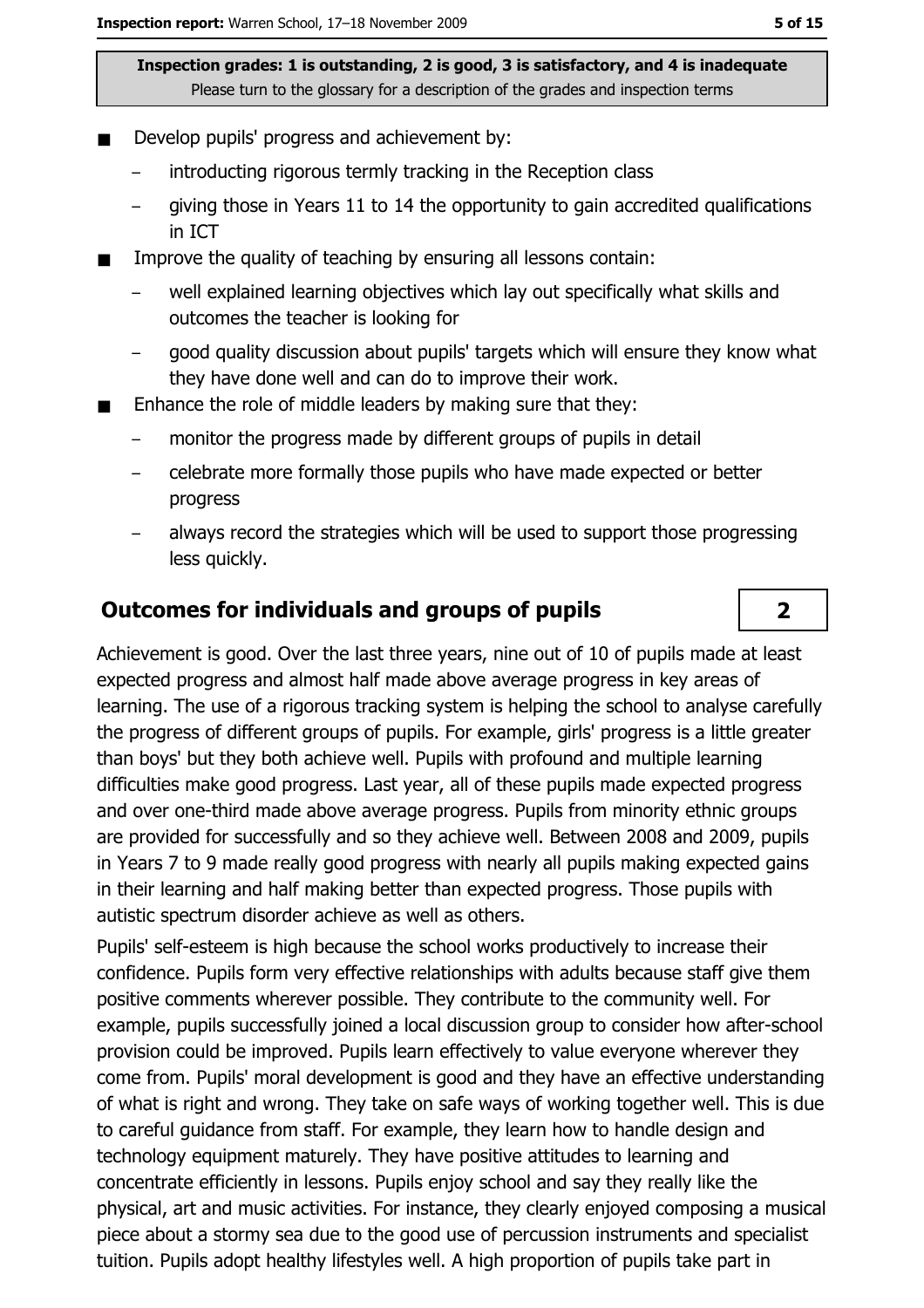physical exercise activities in outside and inside areas. They are knowledgeable about foods which are better for them and those which should not be eaten too often. Pupils' attendance is good and their basic skills develop satisfactorily. Pupils' personal development is good and their basic skills are sound. This means that they are suitably prepared for their future lives.

These are the grades for pupils' outcomes

| Pupils' achievement and the extent to which they enjoy their learning                                                     |                         |
|---------------------------------------------------------------------------------------------------------------------------|-------------------------|
| Taking into account:<br>Pupils' attainment <sup>1</sup>                                                                   | $\ast$                  |
| The quality of pupils' learning and their progress                                                                        | $\mathcal{P}$           |
| The quality of learning for pupils with special educational needs and/or<br>disabilities and their progress               | 2                       |
| The extent to which pupils feel safe                                                                                      | $\overline{\mathbf{2}}$ |
| <b>Pupils' behaviour</b>                                                                                                  | $\overline{\mathbf{2}}$ |
| The extent to which pupils adopt healthy lifestyles                                                                       | $\overline{\mathbf{2}}$ |
| The extent to which pupils contribute to the school and wider community                                                   | $\overline{\mathbf{2}}$ |
| The extent to which pupils develop workplace and other skills that will<br>contribute to their future economic well-being | 3                       |
| Taking into account:                                                                                                      |                         |
| Pupils' attendance <sup>1</sup>                                                                                           | $\overline{2}$          |
| The extent of pupils' spiritual, moral, social and cultural development                                                   |                         |

### How effective is the provision?

Teaching is good and so pupils make effective progress in their learning. In lessons observed, the best sessions used practical teaching methods to ensure that pupils developed their key skills well. Generally questioning is used astutely to extend pupils' thinking. In one outstanding session seen, physical activities were used extremely effectively and so pupils developed their communication skills very well. Assessment consistently informs extra support for pupils. Occasionally, staff do not share highly

 $\frac{1}{1}$  The grades for attainment and attendance are: 1 is high; 2 is above average; 3 is broadly average; and 4 is low.

<sup>\*</sup> In some special schools inspectors do not make a judgement about attainment in relation to expectations of the pupils' age.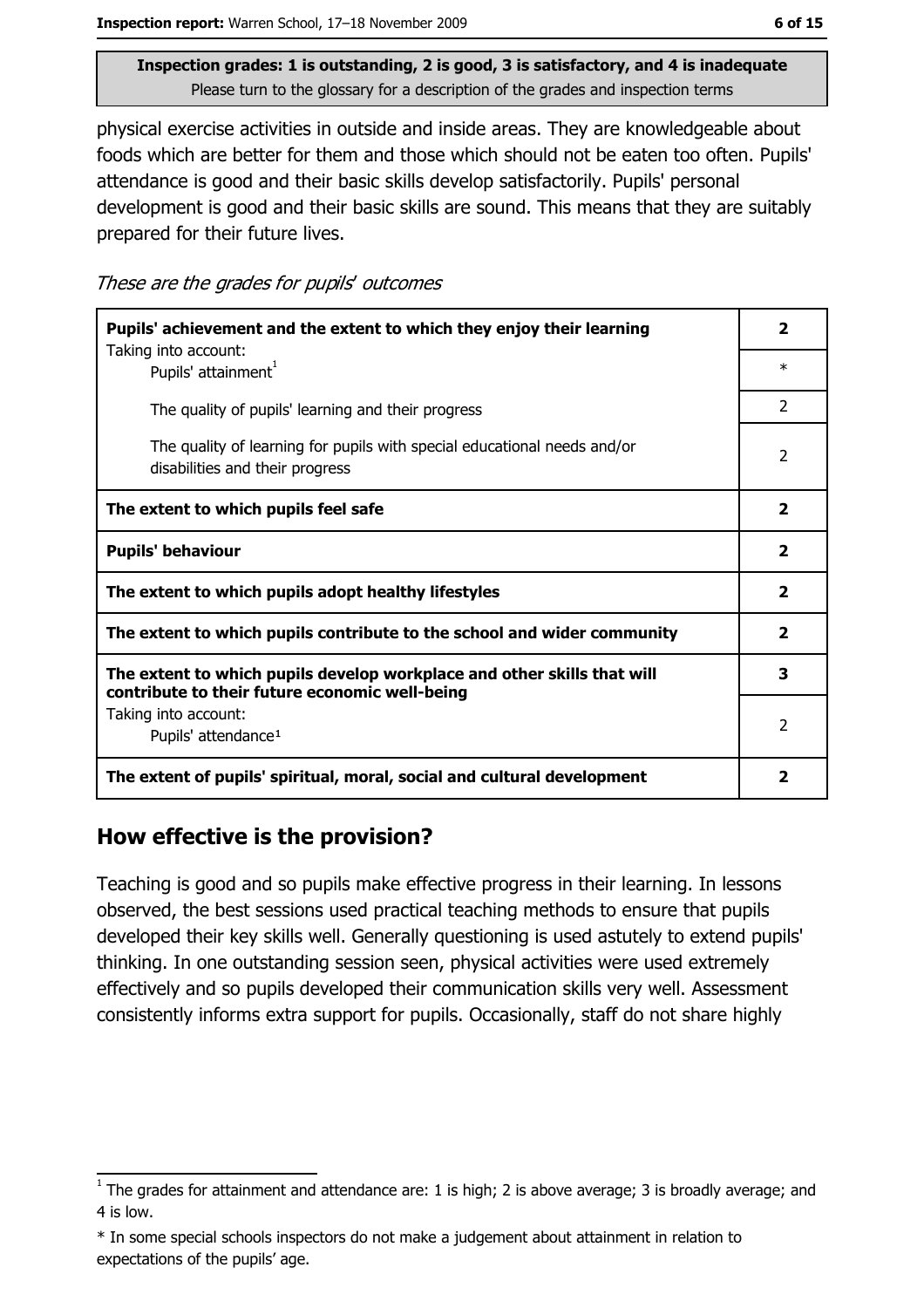specific learning objectives and so different groups of pupils are not clear what skills they are expected to utilise. Pupils' targets are not regularly referred to in lessons and few opportunities are taken to discuss examples of how they could be met. This means that pupils do not have an in-depth knowledge of what they can do to improve their work.

The school places strong emphasis on the development of language, literacy and numeracy skills. The pupils develop their knowledge and understanding of the world efficiently through investigative activities. Most weeks they have at least three physical activity sessions, including a dance, swimming and gymnastics or ball skills session. The development of creative skills in art is well provided for because resources are used successfully. For example, pupils have made beautiful collages of faces using images of fruit and vegetables, having used the work of Archimbaldo as a stimulus. Music is used effectively to develop pupils' understanding of our multicultural society. Pupils learn about Christian beliefs in assemblies and religious education sessions effectively. Pupils' personal, social and emotional development is supported well through group discussion sessions. Provision for the gifted and talented pupils is developing satisfactorily. Pupils receive high levels of care from the staff. Induction into school life is well thought out. From the moment pupils start at school, their pastoral needs are met successfully. Pupils with medical problems are cared for very considerately. Pupils whose

circumstances make them vulnerable are identified and supported well. The school works thoughtfully with agencies to support pupils' well-being. A high emphasis is given to promoting pupils' mental health. Pupils' individual needs including physical and speech are well supported because of the good use of health therapists. The school's work with families ensures parents and carers can access training and support their child's needs effectively.

| The quality of teaching                                                                                    |  |
|------------------------------------------------------------------------------------------------------------|--|
| Taking into account:<br>The use of assessment to support learning                                          |  |
| The extent to which the curriculum meets pupils' needs, including, where<br>relevant, through partnerships |  |
| The effectiveness of care, guidance and support                                                            |  |

These are the grades for the quality of provision

## How effective are leadership and management?

The senior leadership team is dedicated to improving the school. The headteacher leads the school with a great deal of skill and is very committed to the pupils. School development planning sets clear direction for future improvements in the quality of teaching and learning. Pupils have equal opportunities to learn because the school works methodically to remove any barriers to learning and staff work rigorously to meet pupils' individual needs. Pupils' achievement is monitored on a formal basis twice a year by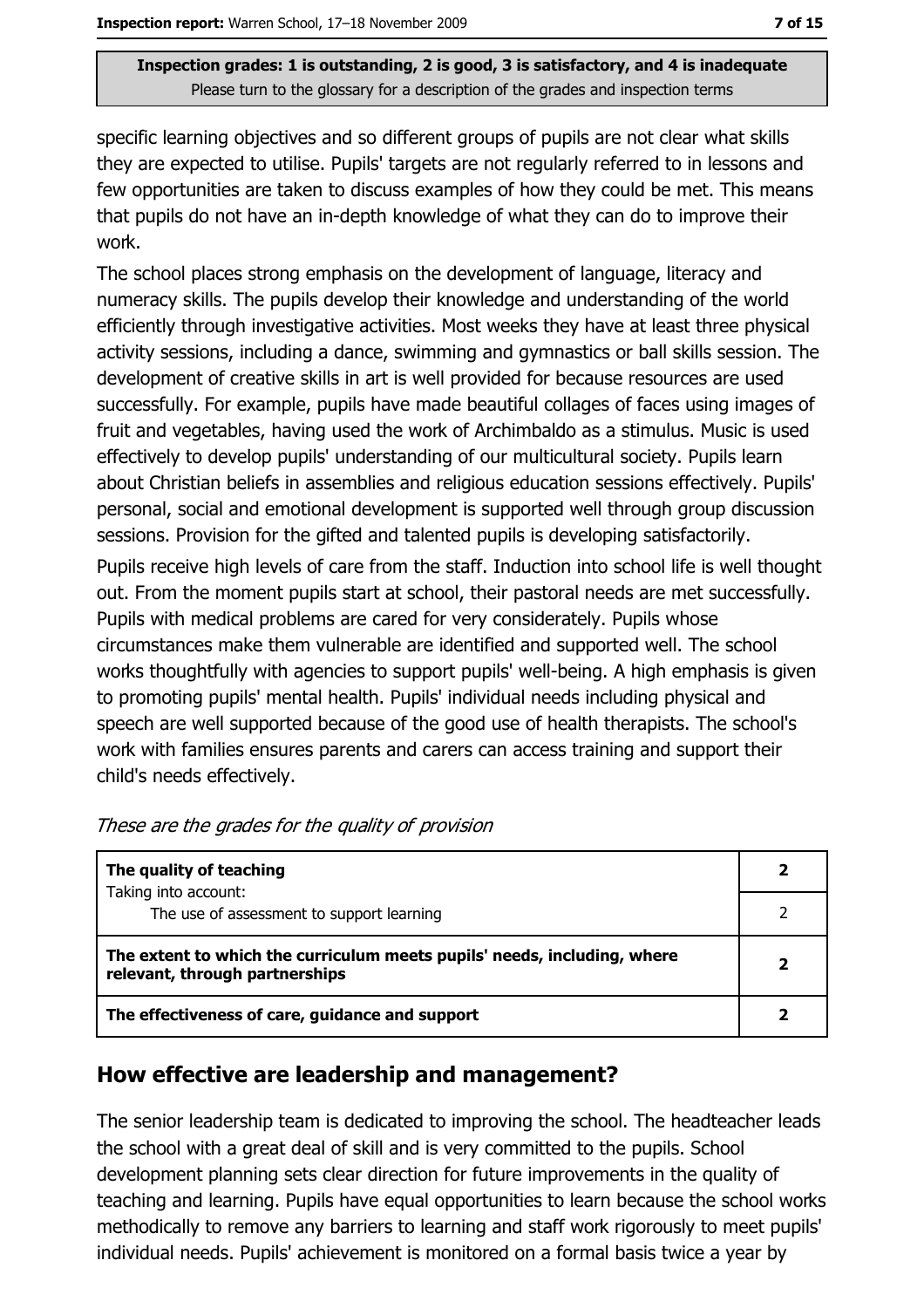senior leaders and their individual targets are reviewed regularly. The school is developing the role of middle leaders so that they are clear which pupils make expected or better progress and identify the strategies which could be used to increase the rate of progress for a few pupils.

Governance is good and supports the school effectively. Governors work well with staff. They challenge the school appropriately and are involved in strategic planning for the future. They make sure child protection and health and safety matters receive proper attention. Safeguarding procedures meet requirements well. For example, all staff receive regular training in child protection and thorough records are kept of the checks completed on staff.

Senior leaders work successfully to unite the school and wider community. For example, pupils take part in local church services where they happily sing and sign words to the audience. The school has evaluated its provision for community cohesion rigorously and is developing further links to enhance pupils' understanding of multicultural Britain and the ways to measure the impact on pupils' understanding. Global links are developing appropriately and the school plans to establish stronger links with a school in another continent.

| The effectiveness of leadership and management in embedding ambition and<br>driving improvement                                                                     | 2                       |
|---------------------------------------------------------------------------------------------------------------------------------------------------------------------|-------------------------|
| Taking into account:<br>The leadership and management of teaching and learning                                                                                      | 2                       |
| The effectiveness of the governing body in challenging and supporting the<br>school so that weaknesses are tackled decisively and statutory responsibilities<br>met | $\overline{2}$          |
| The effectiveness of the school's engagement with parents and carers                                                                                                | $\overline{2}$          |
| The effectiveness of partnerships in promoting learning and well-being                                                                                              | 2                       |
| The effectiveness with which the school promotes equality of opportunity and<br>tackles discrimination                                                              | $\overline{\mathbf{2}}$ |
| The effectiveness of safeguarding procedures                                                                                                                        | 2                       |
| The effectiveness with which the school promotes community cohesion                                                                                                 | 2                       |
| The effectiveness with which the school deploys resources to achieve<br>value for money                                                                             | $\overline{\mathbf{2}}$ |

#### These are the grades for leadership and management

### **Early Years Foundation Stage**

Children achieve satisfactorily in the Reception class. The children make sound progress in key areas of learning including communication and personal, social and emotional development. The children develop their basic skills satisfactorily because staff use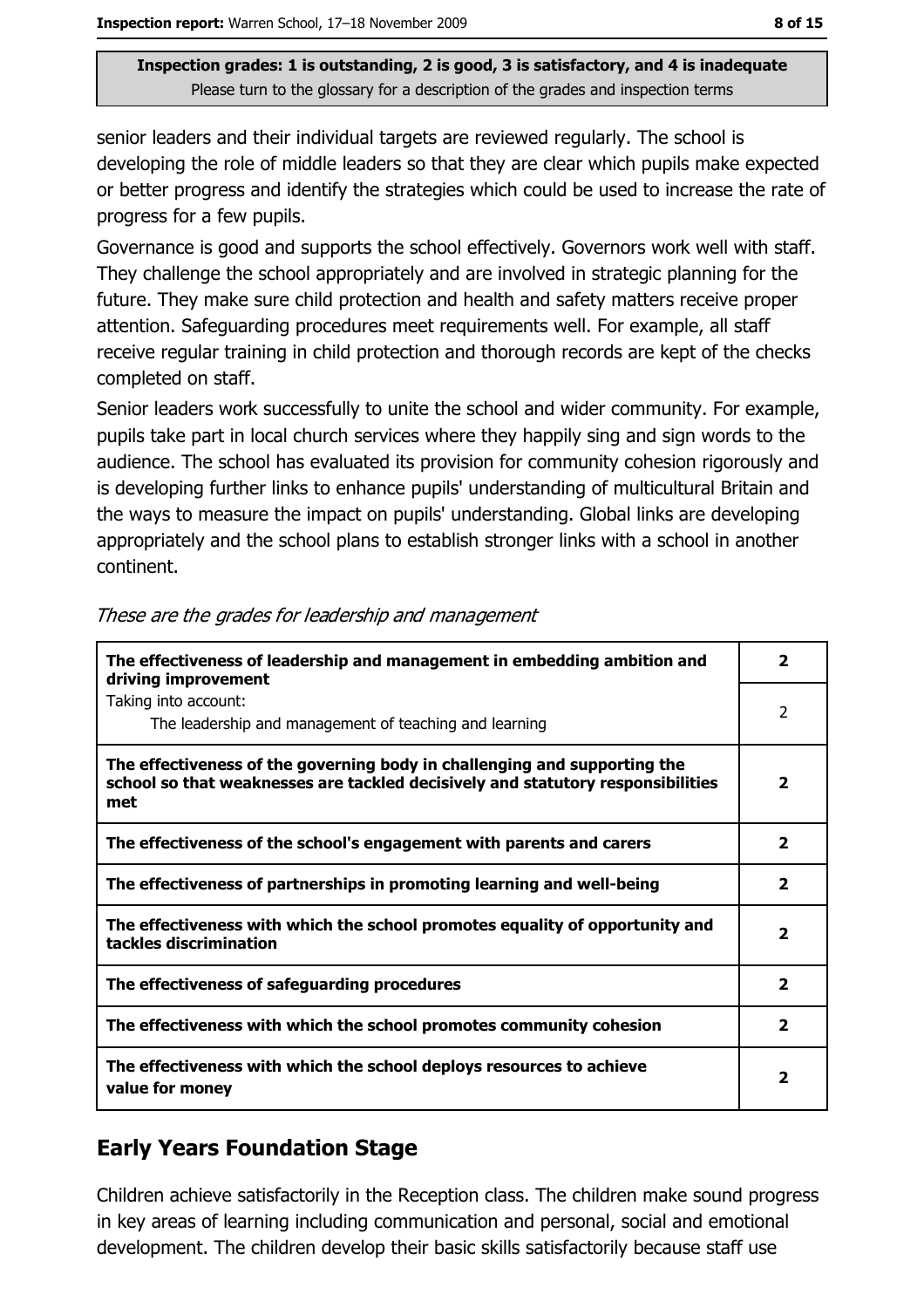demonstration effectively. Assessments regularly highlight what children can do but staff do not always record the next steps they could take to improve. The starting point of each child is assessed carefully but their individual progress is not tracked rigorously enough. The children's personal, social and emotional development is satisfactory because all adults ensure that the welfare of each individual is supported well. The children are encouraged to be independent and can easily extend their learning by collecting extra pieces of equipment, due to the thoughtful way that resources are organised. Although staff know how to handle medical incidents no member of staff has an up-to-date qualification in first aid for early years children. The leadership of this stage of education is satisfactory. Appropriate management has improved the use of the outside areas suitably.

These are the grades for the Early Years Foundation Stage

| <b>Overall effectiveness of the Early Years Foundation Stage</b>                             | 3 |
|----------------------------------------------------------------------------------------------|---|
| Taking into account:<br>Outcomes for children in the Early Years Foundation Stage            |   |
| The quality of provision in the Early Years Foundation Stage                                 |   |
| The effectiveness of leadership and management of the Early Years<br><b>Foundation Stage</b> | 3 |

## **Sixth form**

Students make good progress from Years 12 to 14. All students gain accredited qualifications in various areas of learning. They take part in enterprise activities such as organising and managing a 'prom' party. This project develops their knowledge of how to raise money by planning and holding coffee mornings. Creating shopping lists provides students with opportunities to practise their ICT skills. They have developed their communication skills well in organising a camping trip, and good teaching is particularly evident in work around this activity. Students have good opportunities to develop their sporting skills and one student has been selected to run for the 'England Mencap Athletics Squad' in 2010. Students take part in work experience activities within the school. They behave well and have positive attitudes to learning due to the good quality support and guidance they receive from staff. Sixth form provision is managed well and the leader is clear about ways to develop students' achievement further. For example, the school is planning to enhance further students' ICT skills by expanding the range of courses offered.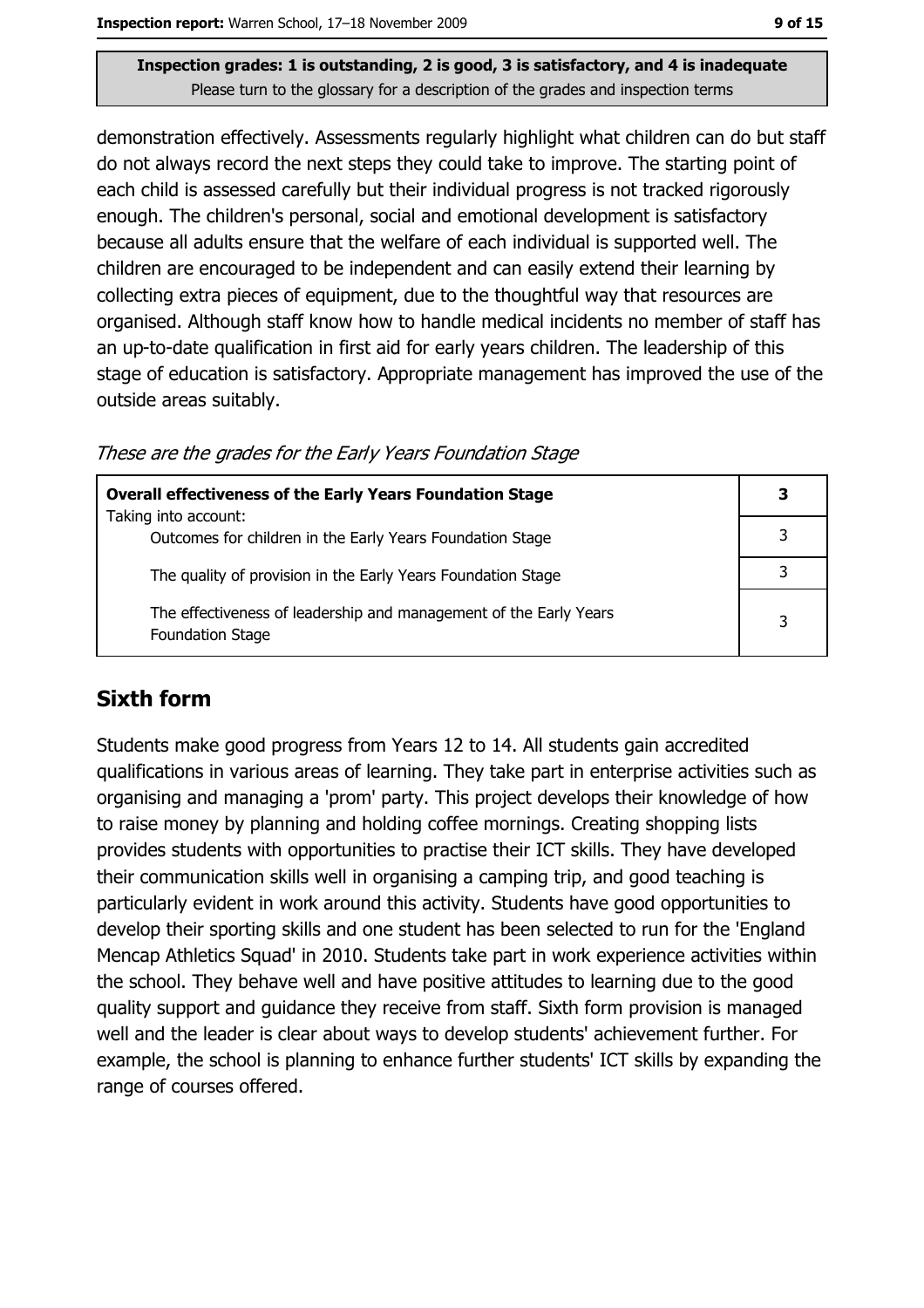These are the grades for the sixth form

| <b>Overall effectiveness of the sixth form</b>                  |  |  |
|-----------------------------------------------------------------|--|--|
| Taking into account:<br>Outcomes for students in the sixth form |  |  |
| The quality of provision in the sixth form                      |  |  |
| Leadership and management of the sixth form                     |  |  |

#### **Views of parents and carers**

The majority of parents who returned a questionnaire are very positive about the school and the progress their child is making. Inspection findings support parents' positive views about the school. A few parents express concerns about the ways their ideas and concerns are acted on. The new headteacher has listened to parents' ideas and already made some important improvements to keep parents better informed. Very few parents feel that their children were not making progress but this view is not supported by inspection findings.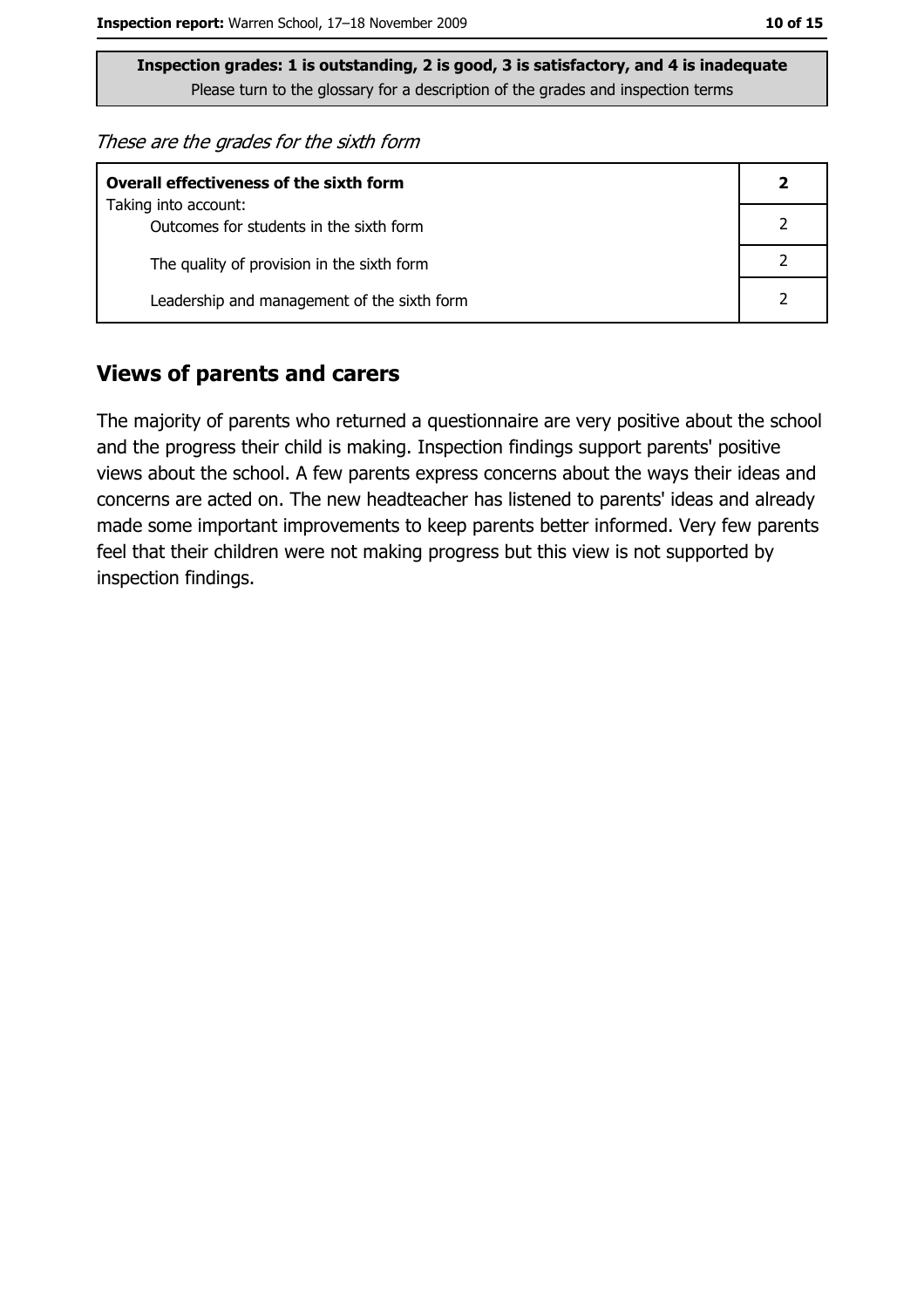#### Responses from parents and carers to Ofsted's questionnaire

Ofsted invited all the registered parents and carers of pupils registered at Warren School to complete a questionnaire about their views of the school.

In the questionnaire, parents and carers were asked to record how strongly they agreed with 13 statements about the school. The inspectors received 52 completed questionnaires by the end of the on-site inspection. In total, there are 105 pupils registered at the school.

| <b>Statements</b>                                                                                                                                                                                                                                       | <b>Strongly</b><br><b>Agree</b> |               | <b>Agree</b> |               |                | <b>Disagree</b> |              | <b>Strongly</b><br>disagree |  |
|---------------------------------------------------------------------------------------------------------------------------------------------------------------------------------------------------------------------------------------------------------|---------------------------------|---------------|--------------|---------------|----------------|-----------------|--------------|-----------------------------|--|
|                                                                                                                                                                                                                                                         | <b>Total</b>                    | $\frac{0}{0}$ | <b>Total</b> | $\frac{0}{0}$ | <b>Total</b>   | $\frac{0}{0}$   | <b>Total</b> | $\frac{0}{0}$               |  |
| My child enjoys school                                                                                                                                                                                                                                  | 40                              | 78            | 10           | 20            | 1              | $\overline{2}$  | $\mathbf 0$  | 0                           |  |
| The school keeps my child<br>safe                                                                                                                                                                                                                       | 37                              | 71            | 14           | 27            | $\mathbf{1}$   | $\overline{2}$  | 0            | 0                           |  |
| The school informs me<br>about my child's progress                                                                                                                                                                                                      | 38                              | 75            | 12           | 24            | 1              | $\overline{2}$  | 0            | 0                           |  |
| My child is making enough<br>progress at this school                                                                                                                                                                                                    | 38                              | 75            | 9            | 18            | 3              | 6               | 1            | $\overline{2}$              |  |
| The teaching is good at this<br>school                                                                                                                                                                                                                  | 36                              | 73            | 10           | 20            | $\overline{2}$ | 4               | $\mathbf{1}$ | $\overline{2}$              |  |
| The school helps me to<br>support my child's learning                                                                                                                                                                                                   | 31                              | 65            | 15           | 31            | $\overline{2}$ | 4               | 0            | 0                           |  |
| The school helps my child to<br>have a healthy lifestyle                                                                                                                                                                                                | 33                              | 69            | 15           | 31            | 0              | 0               | $\mathbf 0$  | 0                           |  |
| The school makes sure that<br>my child is well prepared for<br>the future (for example<br>changing year group,<br>changing school, and for<br>children who are finishing<br>school, entering further or<br>higher education, or<br>entering employment) | 29                              | 62            | 15           | 32            | $\overline{2}$ | 4               | $\mathbf{1}$ | $\overline{2}$              |  |
| The school meets my child's<br>particular needs                                                                                                                                                                                                         | 35                              | 71            | 10           | 20            | 3              | 6               | 1            | $\overline{2}$              |  |
| The school deals effectively<br>with unacceptable behaviour                                                                                                                                                                                             | 33                              | 67            | 15           | 31            | $\mathbf{1}$   | $\overline{2}$  | 0            | 0                           |  |
| The school takes account of<br>my suggestions and<br>concerns                                                                                                                                                                                           | 35                              | 69            | 11           | 22            | $\overline{4}$ | 8               | $\mathbf{1}$ | $\overline{2}$              |  |
| The school is led and<br>managed effectively                                                                                                                                                                                                            | 35                              | 70            | 14           | 28            | $\mathbf 0$    | 0               | $\mathbf{1}$ | $\overline{2}$              |  |
| Overall, I am happy with my<br>child's experience at this<br>school                                                                                                                                                                                     | 38                              | 73            | 13           | 25            | $\bf{0}$       | 0               | $\mathbf{1}$ | $\overline{2}$              |  |

The table above summarises the responses that parents and carers made to each statement. The percentages indicate the proportion of parents and carers giving that response out of the total number of completed questionnaires. Where one or more parents and carers chose not to answer a particular question, the percentages will not add up to 100%.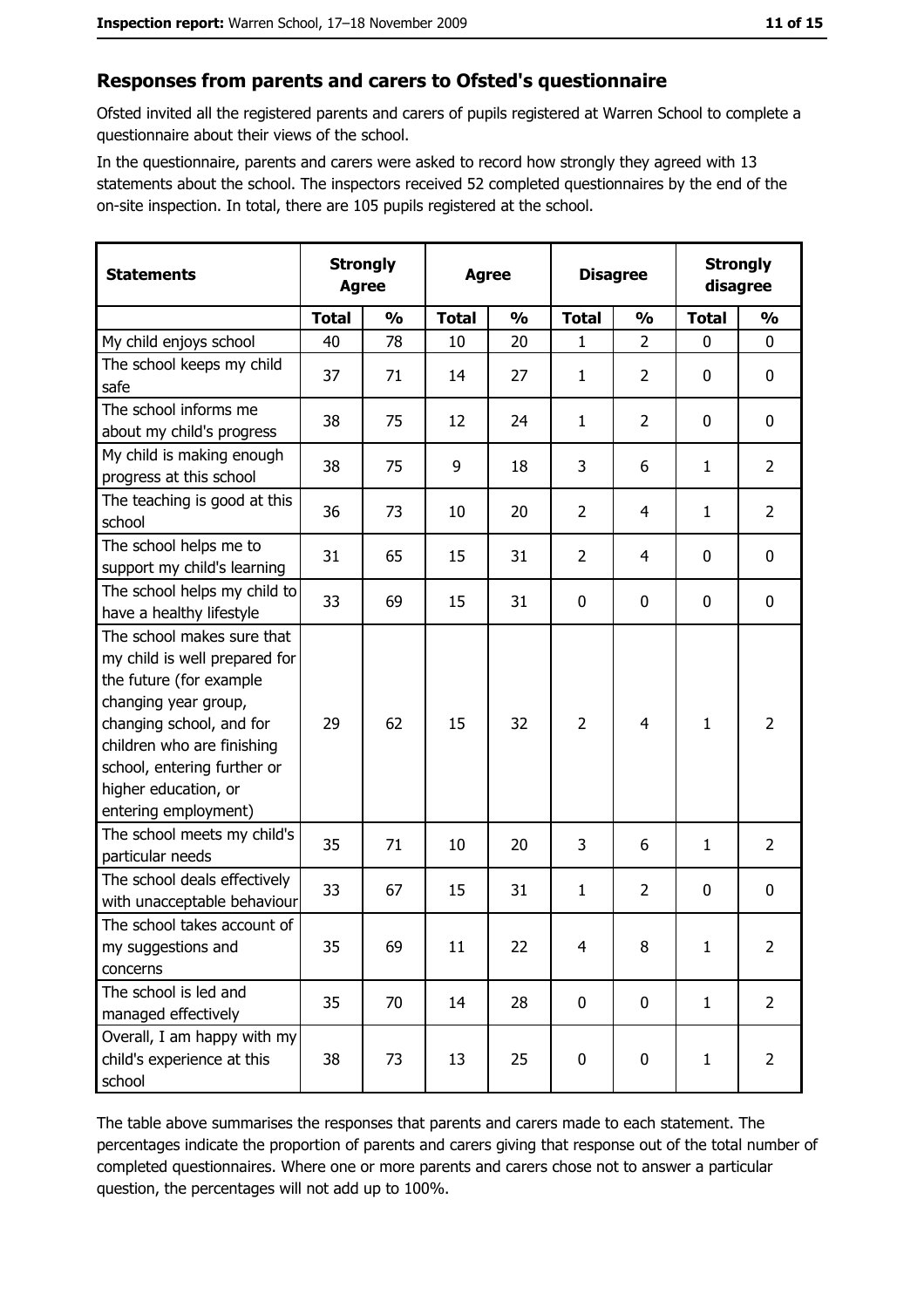# Glossary

| Grade   | <b>Judgement</b> | <b>Description</b>                                                                                                                                                                                                               |
|---------|------------------|----------------------------------------------------------------------------------------------------------------------------------------------------------------------------------------------------------------------------------|
| Grade 1 | Outstanding      | These features are highly effective. An oustanding<br>school provides exceptionally well for its pupils' needs.                                                                                                                  |
| Grade 2 | Good             | These are very positive features of a school. A school<br>that is good is serving its pupils well.                                                                                                                               |
| Grade 3 | Satisfactory     | These features are of reasonable quality. A satisfactory<br>school is providing adequately for its pupils.                                                                                                                       |
| Grade 4 | Inadequate       | These features are not of an acceptable standard. An<br>inadequate school needs to make significant<br>improvement in order to meet the needs of its pupils.<br>Ofsted inspectors will make further visits until it<br>improves. |

### What inspection judgements mean

#### Overall effectiveness of schools inspected between September 2007 and July 2008

|                       | Overall effectiveness judgement (percentage of<br>schools) |      |                     |                   |
|-----------------------|------------------------------------------------------------|------|---------------------|-------------------|
| <b>Type of school</b> | <b>Outstanding</b>                                         | Good | <b>Satisfactory</b> | <b>Inadequate</b> |
| Nursery schools       | 39                                                         | 58   | 3                   | 0                 |
| Primary schools       | 13                                                         | 50   | 33                  | 4                 |
| Secondary schools     | 17                                                         | 40   | 34                  | 9                 |
| Sixth forms           | 18                                                         | 43   | 37                  | $\overline{2}$    |
| Special schools       | 26                                                         | 54   | 18                  | $\overline{2}$    |
| Pupil referral units  | 7                                                          | 55   | 30                  | 7                 |
| All schools           | 15                                                         | 49   | 32                  | 5                 |

New school inspection arrangements were introduced on 1 September 2009. This means that inspectors now make some additional judgements that were not made previously.

The data in the table above were reported in The Annual Report of Her Majesty's Chief Inspector of Education, Children's Services and Skills 2007/08.

Percentages are rounded and do not always add exactly to 100. Secondary school figures include those that have sixth forms, and sixth form figures include only the data specifically for sixth form inspection judgements.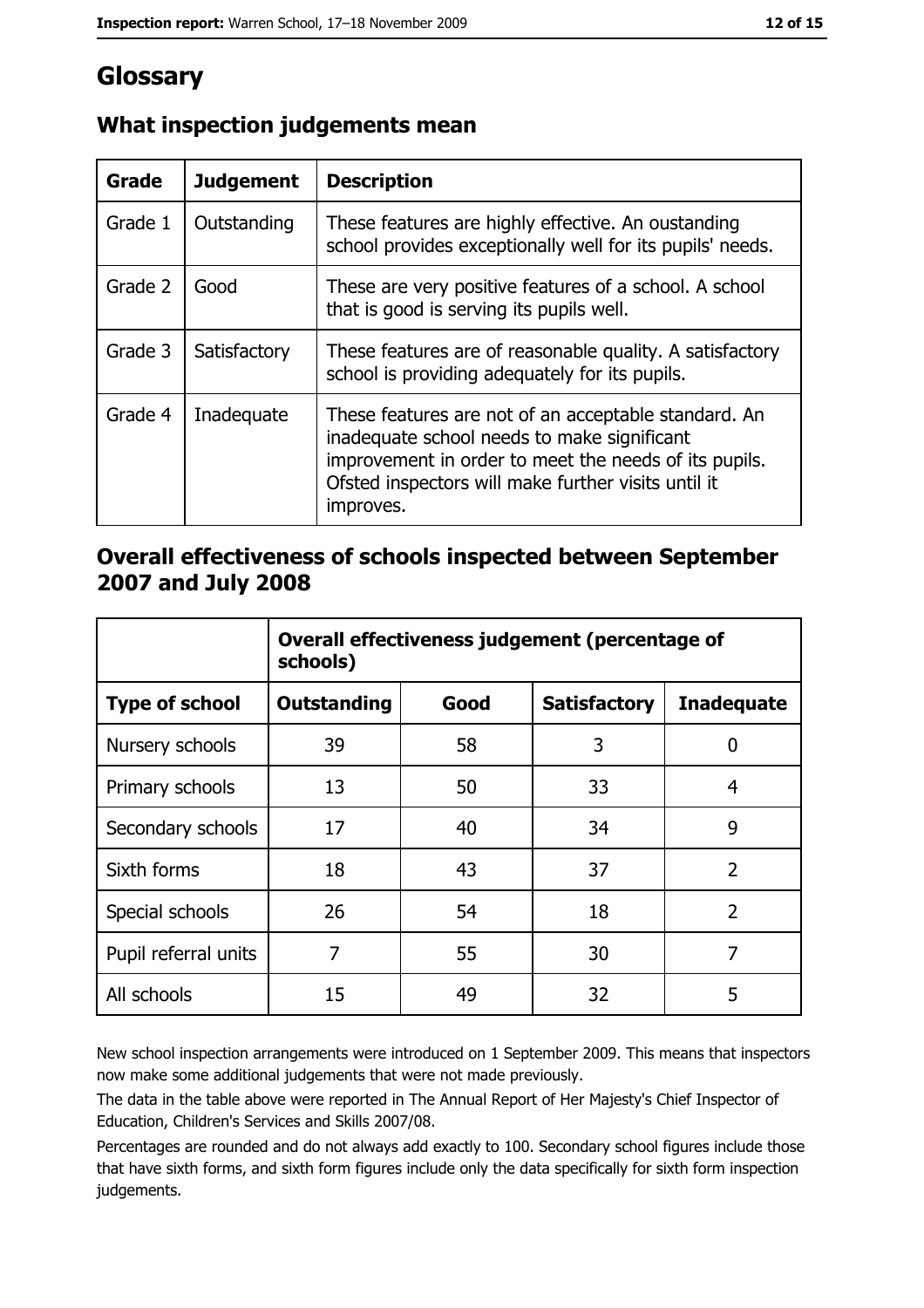# **Common terminology used by inspectors**

| Achievement:                  | the progress and success of a pupil in<br>their learning, development or training.                                                                                                                                                                                                                           |
|-------------------------------|--------------------------------------------------------------------------------------------------------------------------------------------------------------------------------------------------------------------------------------------------------------------------------------------------------------|
| Attainment:                   | the standard of the pupils' work shown by<br>test and examination results and in<br>lessons.                                                                                                                                                                                                                 |
| Capacity to improve:          | the proven ability of the school to<br>continue improving. Inspectors base this<br>judgement on what the school has<br>accomplished so far and on the quality of<br>its systems to maintain improvement.                                                                                                     |
| Leadership and management:    | the contribution of all the staff with<br>responsibilities, not just the headteacher,<br>to identifying priorities, directing and<br>motivating staff and running the school.                                                                                                                                |
| Learning:                     | how well pupils acquire knowledge,<br>develop their understanding, learn and<br>practise skills and are developing their<br>competence as learners.                                                                                                                                                          |
| <b>Overall effectiveness:</b> | inspectors form a judgement on a school's<br>overall effectiveness based on the findings<br>from their inspection of the school. The<br>following judgements, in particular,<br>influence what the overall effectiveness<br>judgement will be.                                                               |
|                               | The school's capacity for sustained<br>improvement.<br>Outcomes for individuals and groups<br>of pupils.<br>The quality of teaching.<br>The extent to which the curriculum<br>meets pupil's needs, including where<br>relevant, through partnerships.<br>The effectiveness of care, guidance<br>and support. |
| Progress:                     | the rate at which pupils are learning in<br>lessons and over longer periods of time. It<br>is often measured by comparing the<br>pupils' attainment at the end of a key<br>stage with their attainment when they<br>started.                                                                                 |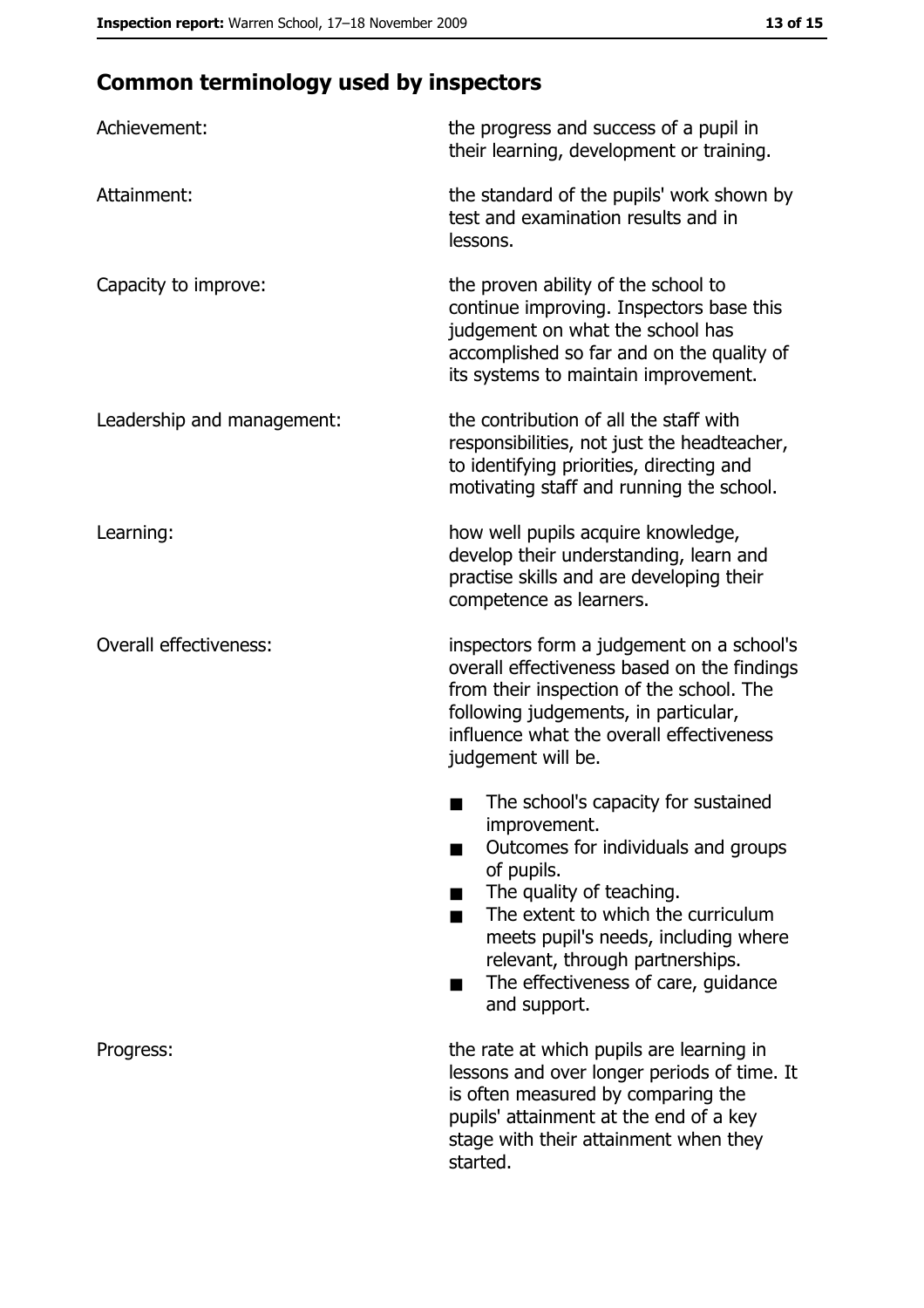This letter is provided for the school, parents and carers to share with their children. It describes Ofsted's main findings from the inspection of their school.



19 November 2009

**Dear Pupils** 

#### Inspection of Warren School, Lowestoft NR33 8HT

Thank you for helping us to find out about your school. We enjoyed watching lessons and talking to some of you. You attend a happy and friendly school. These are some of the best things about your school:

- vou make good progress in your work  $\blacksquare$
- you behave well in school  $\blacksquare$
- your headteacher and senior teachers have very good ideas about ways to improve  $\blacksquare$ the school
- teaching is good and the staff work hard to make sessions interesting  $\mathbf{r}$
- a good partnership is in place between the school, your parents, carers and the  $\blacksquare$ therapists who help you
- staff care and support you really well and listen to you thoughtfully so that you feel  $\blacksquare$ really safe in school.

We have asked your school to look at how they can make things even better. The most important things they need to do are to make sure:

- your progress in the Reception class is checked carefully each term  $\blacksquare$
- you gain more qualifications in ICT in Years 11 to 14  $\blacksquare$
- your personal targets are discussed more regularly and you understand more fully  $\blacksquare$ what skills and outcomes the teacher is looking for in each lesson
- middle leaders watch the progress made by you in detail, celebrating your  $\blacksquare$ successes and recording ways to help those making less progress than expected.

Continue to listen carefully to staff comments, come to school everyday and enjoy all the terrific things you are learning at Warren School.

Yours sincerely

Jackie Cousins

Lead inspector